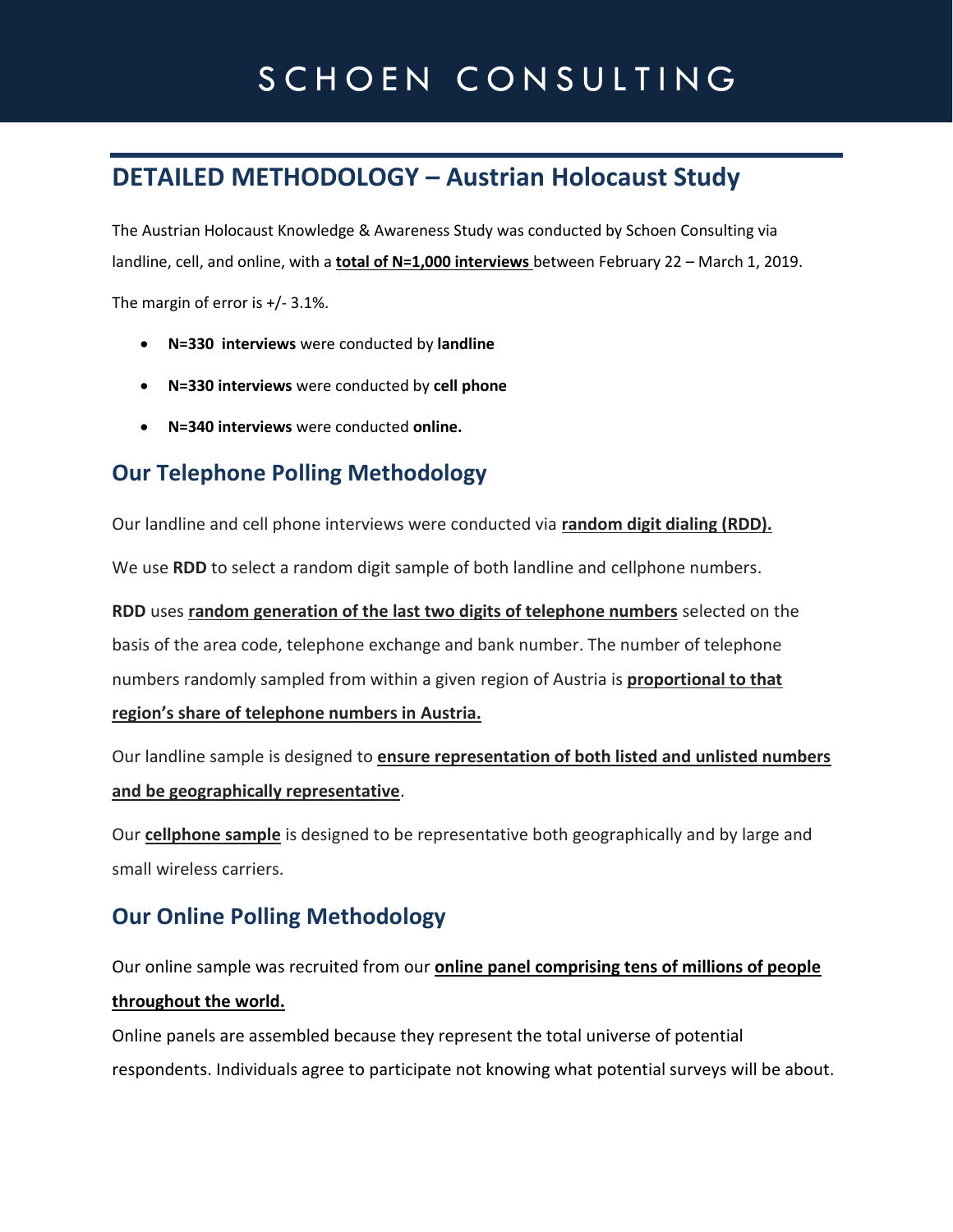The respondents are selected for participation from an online sample stream, which is **a consistently managed, diverse, and large frame comprised of proprietary panels totaling tens of millions of people throughout the world.**

Panelists are **recruited from thousands of websites** through an approach that is designed to **optimize the probability that the online sample reflects the overall composition of the online population.** Individuals opt in to participation, and then multiple, **rigorous quality controls** and checks assess people to determine whether they are eligible to continue on to become a panelist.

To minimize the risk of bias, we use a **three-stage randomization process** in matching a participant with a survey they are likely to be able to complete.

| <b>Procedure for Recruitment of Respondents</b> |                                                                                                                                                                                                              |
|-------------------------------------------------|--------------------------------------------------------------------------------------------------------------------------------------------------------------------------------------------------------------|
| 1)                                              | Participants are randomly selected from our panels to be invited to take<br>a survey and these participants are combined with others entering our<br>sampling platform after responding to online messaging. |
| 2)                                              | These individuals are randomly selected to answer a set of profiling<br>questions, which are methodologically correct questions, never<br>affirmation questions.                                             |
| 3)                                              | Participants are then matched with a survey they are likely to be able to<br>take, using a further element of randomization.                                                                                 |

By using this recruitment strategy and allowing random panel members to opt-in for participation, **the panel becomes a representative sample of the Austrian population,** but there is no particular bias or set of interests that members of the panel might have.